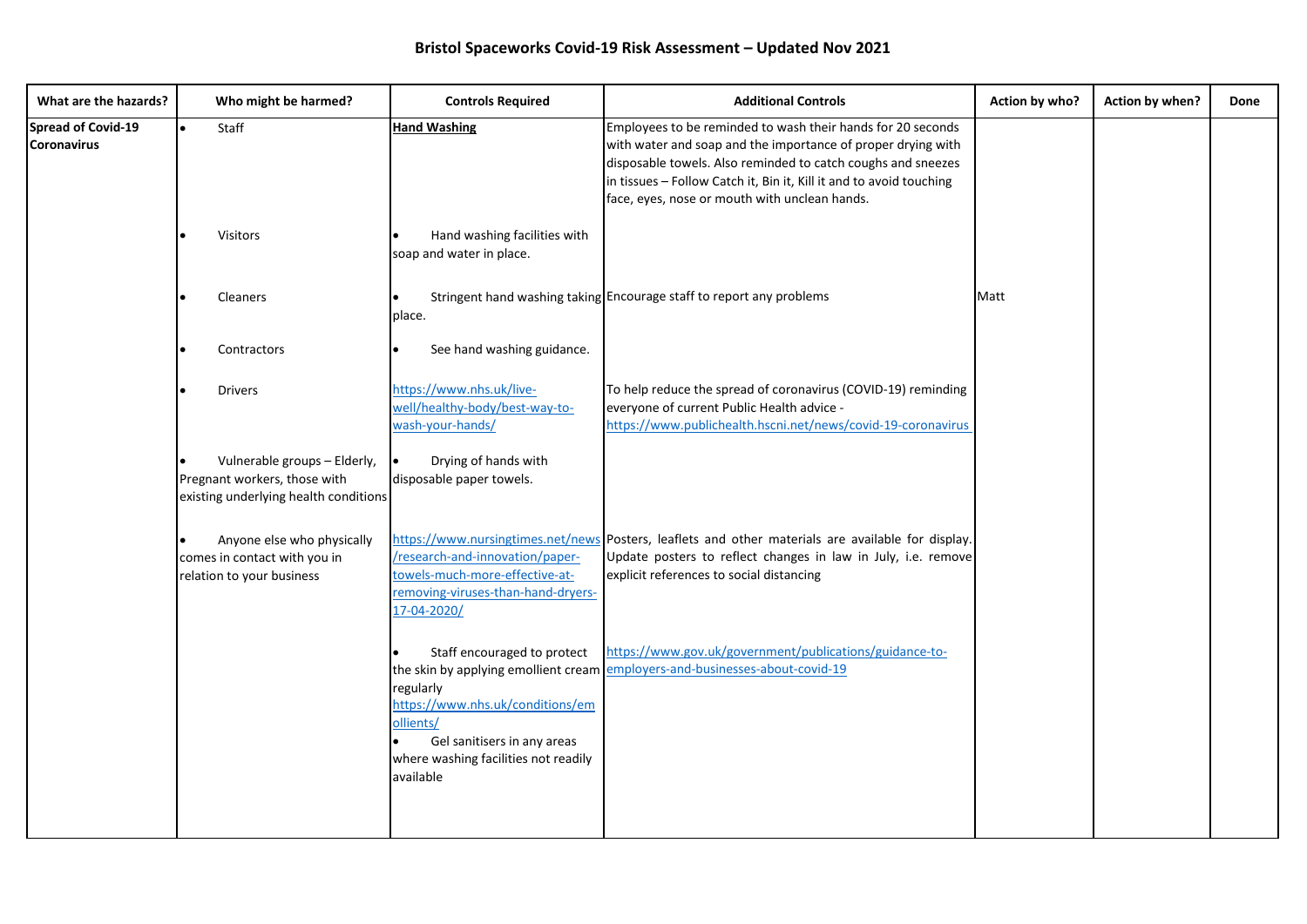| What are the hazards?                                                                                                                                                       | Who might be harmed? | <b>Controls Required</b>                                                                                                                                                                               | <b>Additional Controls</b>                                                                                                                                                                                                                                   | Action by who? | Action by when? | Done |
|-----------------------------------------------------------------------------------------------------------------------------------------------------------------------------|----------------------|--------------------------------------------------------------------------------------------------------------------------------------------------------------------------------------------------------|--------------------------------------------------------------------------------------------------------------------------------------------------------------------------------------------------------------------------------------------------------------|----------------|-----------------|------|
| Low staffing hazards due<br>to high rates of staff<br>sickness or staff having<br>to self-isolate themselves<br>at home or remain at<br>home because they are<br>"shielded" |                      | <b>Staff Health and Staffing Levels</b><br>Staff<br>to<br>follow<br>updated<br>guidance<br>per<br>information.                                                                                         | The following safety arrangements should apply to Staff health<br>or Staffing levels:<br>self-isolation Staff who are sick or self-isolating should phone immediately<br>govt and inform their line manager $-$ on no account should they<br>attend for work |                |                 |      |
|                                                                                                                                                                             |                      |                                                                                                                                                                                                        | No member of staff should come to work if they are self-<br>isolating or if they have COVID-19 symptoms or if they feel<br>unwell                                                                                                                            |                |                 |      |
|                                                                                                                                                                             |                      | <b>Cleaning</b>                                                                                                                                                                                        | Rigorous checks will be carried out by Line Managers to ensure<br>that the necessary procedures are being followed                                                                                                                                           |                |                 |      |
|                                                                                                                                                                             |                      | objects and surfaces that are<br>touched regularly particularly in<br>areas of high use such as door<br>handles, light switches, reception<br>area using appropriate cleaning<br>products and methods. | Twice daily cleaning and disinfecting Reception Door handles and surfaces, taps and soap dispenser, BSW staff<br>public copier and PCs (not screens), lift controls                                                                                          |                | Daily           |      |
|                                                                                                                                                                             |                      |                                                                                                                                                                                                        | Daily rota of deep cleaning at Redbrick House.                                                                                                                                                                                                               | L&A            | 3 x Week        |      |
|                                                                                                                                                                             |                      |                                                                                                                                                                                                        | Each team member to be responsible for their own workstation<br>and phone                                                                                                                                                                                    |                | x 2 Day         |      |
|                                                                                                                                                                             |                      |                                                                                                                                                                                                        | Disinfectant and cloths made available to wipe down van after<br>each journey.<br>Review buildings in line with usage and level of cleaning<br>required in common areas. Updated schedule kept by Light and<br>Airey and forwarded to MJ and Accounts staff. |                |                 |      |
|                                                                                                                                                                             |                      |                                                                                                                                                                                                        | Light and Airey cleaning use medical-grade disinfectant that is<br>used in the hospital to clean wards its Kills 99.999% of bacteria<br>and is tested to BS EN 1276 quality standard                                                                         |                |                 |      |
|                                                                                                                                                                             |                      |                                                                                                                                                                                                        | End of day clean high contact surfaces in the Reception area.                                                                                                                                                                                                |                | Daily           |      |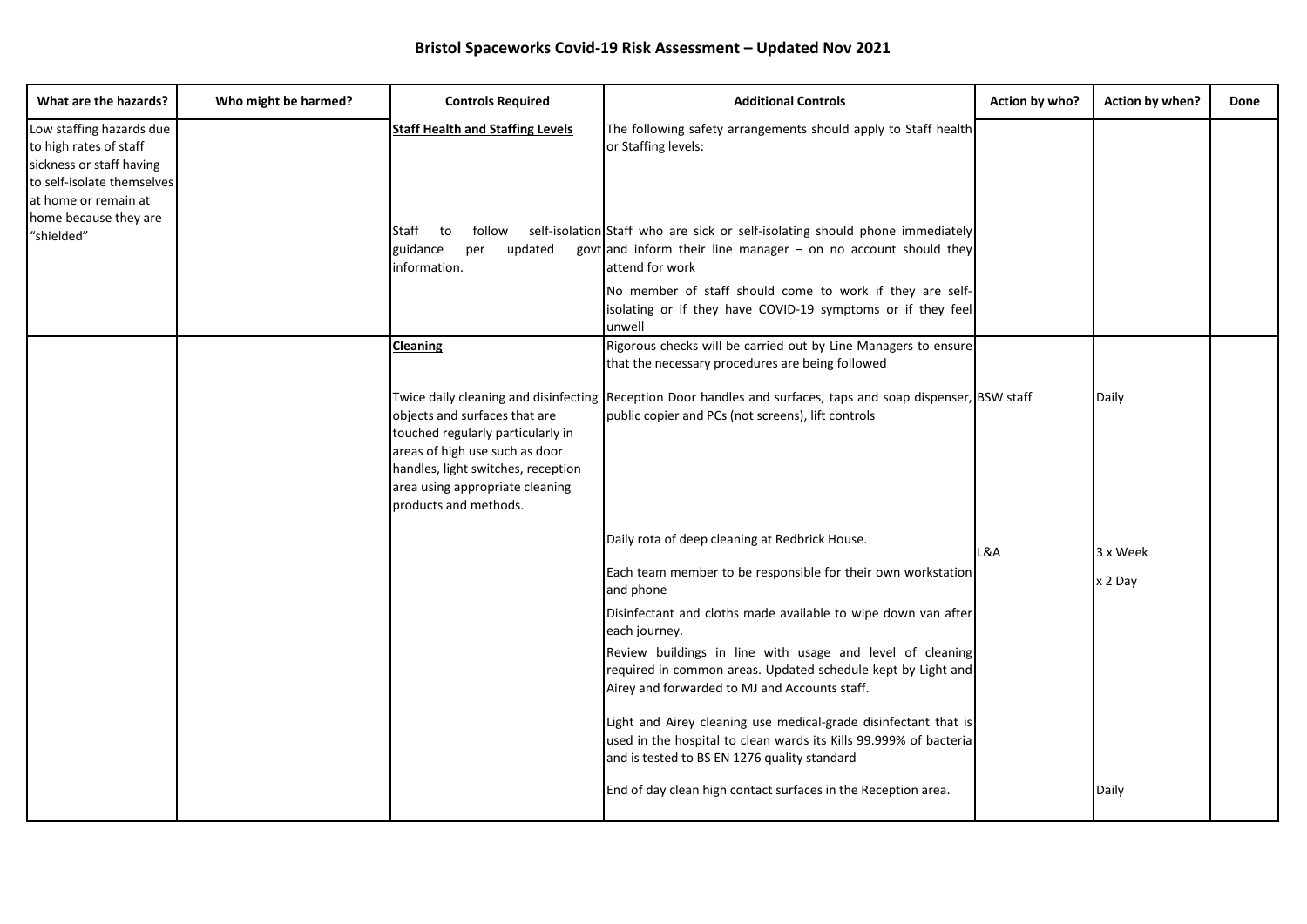| What are the hazards? | Who might be harmed? | <b>Controls Required</b>                                                                                                                         | <b>Additional Controls</b>                                                                                                                                                                                                                                                                                                                                                                                                                                                                                                                                                       | Action by who? | Action by when? | Done |
|-----------------------|----------------------|--------------------------------------------------------------------------------------------------------------------------------------------------|----------------------------------------------------------------------------------------------------------------------------------------------------------------------------------------------------------------------------------------------------------------------------------------------------------------------------------------------------------------------------------------------------------------------------------------------------------------------------------------------------------------------------------------------------------------------------------|----------------|-----------------|------|
|                       |                      | <b>Ventilation and Safe Working</b><br><b>Environment</b>                                                                                        | Keep rooms well ventilated.<br>Management checks to ensure this is adhered to.<br>Install a HEPA air purifier in the main staff office at reception<br>Dec/21<br>Screens on the back desks in the EBC staff area<br>Redbrick House specific measures:<br>Encourage use of masks in the co-working area and common<br>spaces.<br>Once seated, masks can be removed<br>All visitors to the building to be pre-booked and ask them to use<br>the hand sanitizer when they enter the building. Encourage<br>people to wear masks in common areas if they are new to the<br>building. |                |                 | Done |
|                       |                      | <b>Wearing of PPE</b>                                                                                                                            | If more than 1 person in the works van, then both should wear<br>masks and keep windows open.                                                                                                                                                                                                                                                                                                                                                                                                                                                                                    |                |                 |      |
|                       |                      | Where Risk Assessment identifies<br>wearing of masks and gloves as a<br>requirement of the job, an adequate<br>supply of these will be provided. | Staff can decide to wear a mask or not when they are around<br>one another.                                                                                                                                                                                                                                                                                                                                                                                                                                                                                                      |                | <b>Ongoing</b>  |      |
|                       |                      |                                                                                                                                                  | Email sent to customers informing them we prefer people to<br>wear masks in reception. If exceptions have been granted seek<br>out alternatives to masks and wear the lanyard and sunflower<br>necklace<br>BSW Staff encouraged to wear masks when interacting with<br>customers.                                                                                                                                                                                                                                                                                                |                |                 |      |
|                       |                      |                                                                                                                                                  | Staff to be reminded that wearing of gloves is not a substitute<br>for good hand washing.<br>Encourage use of masks in the co-working area of RBH and<br>common spaces. Once seated, masks can be removed<br>PPE bins provided in EBC and RBH for BSW staff.                                                                                                                                                                                                                                                                                                                     |                |                 |      |
|                       |                      | <b>Symptoms of Covid-19</b>                                                                                                                      |                                                                                                                                                                                                                                                                                                                                                                                                                                                                                                                                                                                  |                |                 |      |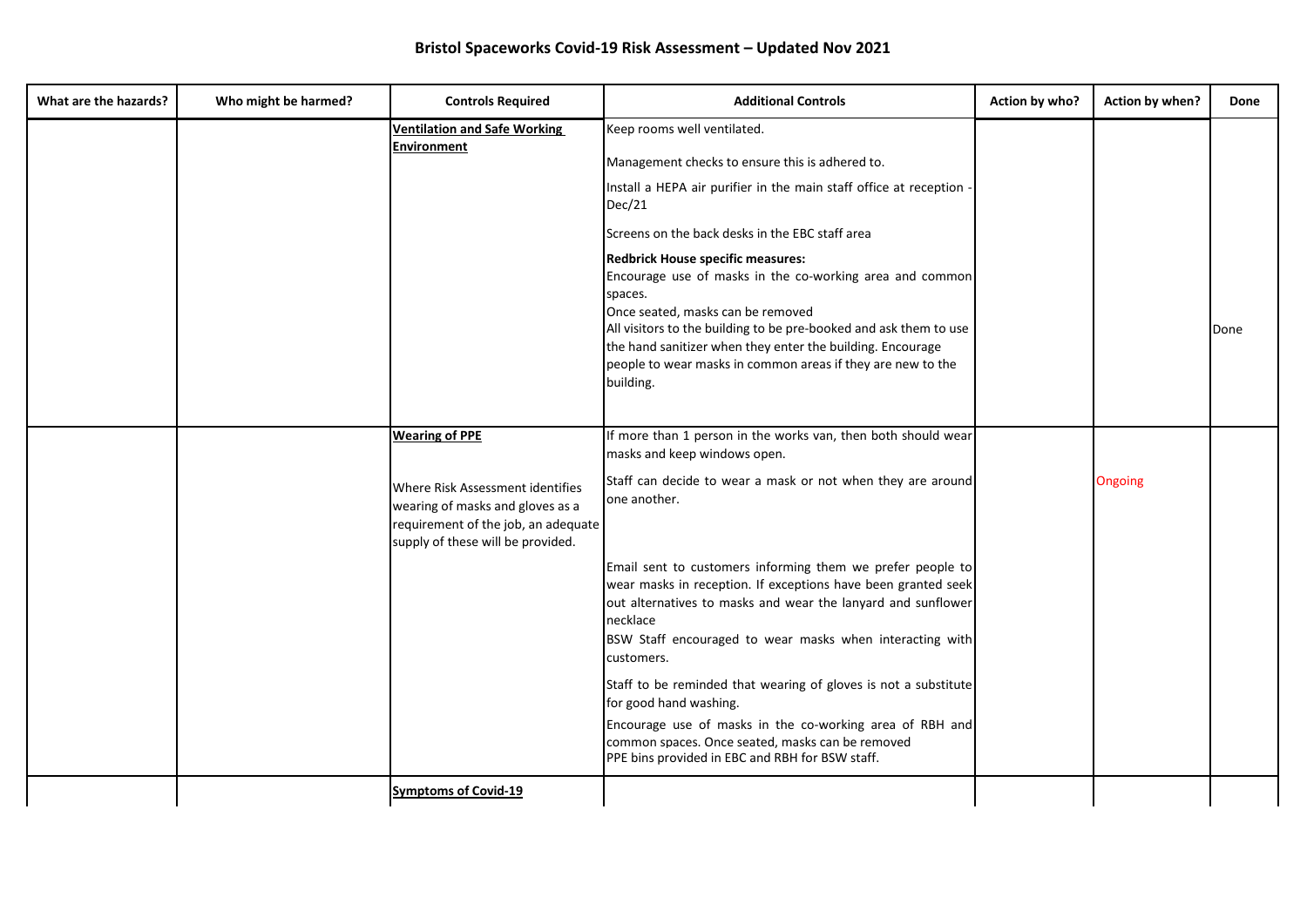| What are the hazards? | Who might be harmed? | <b>Controls Required</b>                                                                                                                                                                                                                                                                                                                                           | <b>Additional Controls</b>                                                                                    | Action by who? | Action by when? | Done |
|-----------------------|----------------------|--------------------------------------------------------------------------------------------------------------------------------------------------------------------------------------------------------------------------------------------------------------------------------------------------------------------------------------------------------------------|---------------------------------------------------------------------------------------------------------------|----------------|-----------------|------|
|                       |                      | If anyone becomes unwell with a<br>new continuous cough or a high<br>temperature in the workplace they<br>will be sent home and advised to<br>follow the stay at home guidance.                                                                                                                                                                                    | Extra cleaning organised for the areas of the building where<br>people with the virus were located.           |                |                 |      |
|                       |                      | Line managers will maintain regular<br>contact with staff members during<br>this time.                                                                                                                                                                                                                                                                             | Licensees must deep clean their own workspace.                                                                |                |                 |      |
|                       |                      | If advised that a member of staff or<br>public has developed Covid-19 and<br>were recently on our premises<br>(including where a member of staff<br>has visited other work place<br>premises such as domestic<br>premises), the management team<br>will inform customers of the date<br>the person was on-site and the areas<br>of the building they were located. |                                                                                                               |                |                 |      |
|                       |                      | <b>Drivers</b><br>If Persons share vehicles or company<br>van, where suitable distancing<br>cannot be achieved, wear a Mask<br>and wind down windows.<br>Van to be treated with disinfectant<br>wipes on high contact areas in the<br>cabin area.                                                                                                                  |                                                                                                               |                |                 |      |
|                       |                      | <b>Mental Health</b>                                                                                                                                                                                                                                                                                                                                               | Line managers will offer support to staff who are affected by<br>Coronavirus or has a family member affected. |                |                 |      |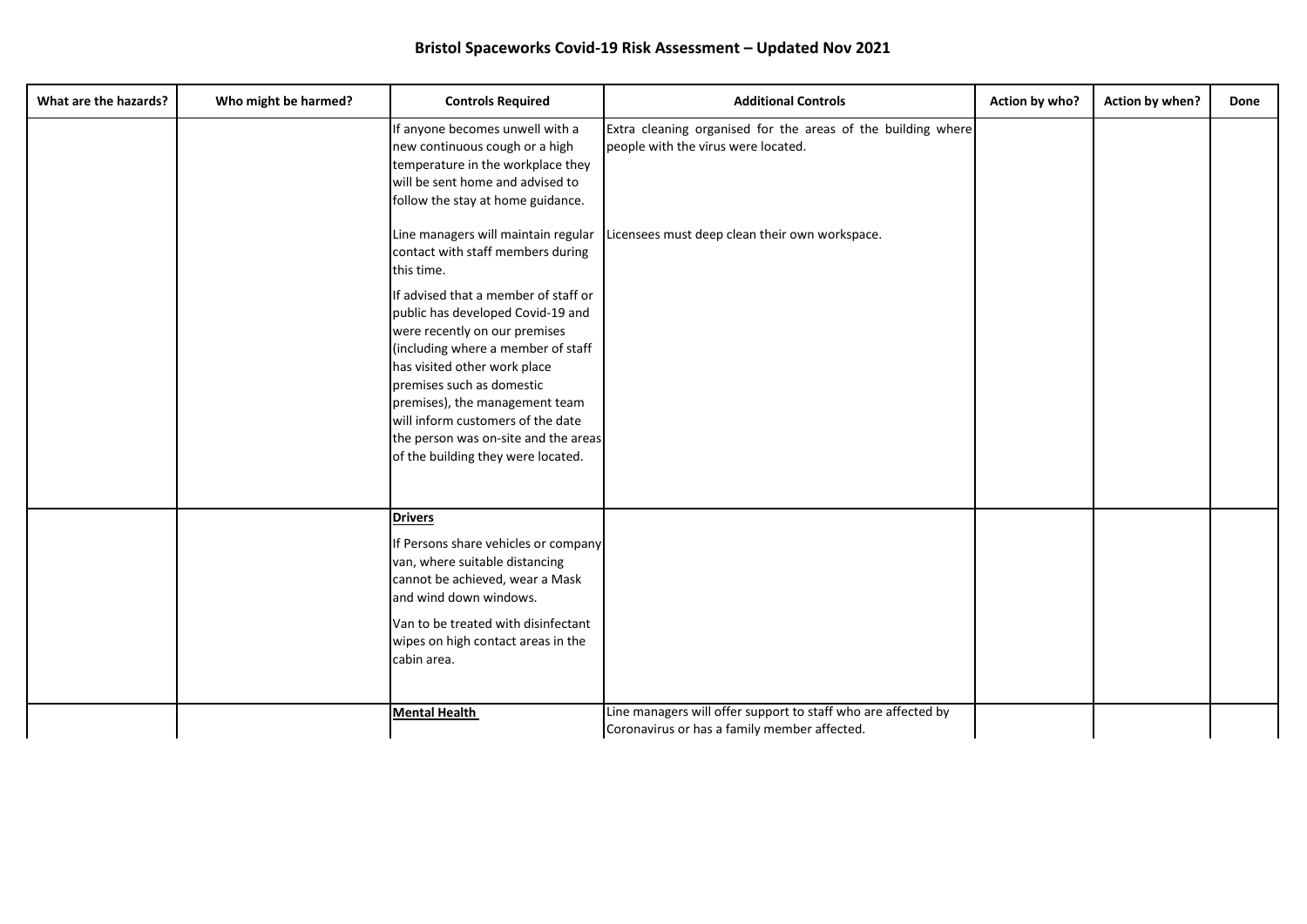| What are the hazards? | Who might be harmed? | <b>Controls Required</b>                                                                      | <b>Additional Controls</b>                                                                                                                                                                                    | Action by who? | Action by when? | Done |
|-----------------------|----------------------|-----------------------------------------------------------------------------------------------|---------------------------------------------------------------------------------------------------------------------------------------------------------------------------------------------------------------|----------------|-----------------|------|
|                       |                      | Management will promote mental<br>health & wellbeing awareness to<br>support they can to help | staff during the Coronavirus Communication of mental health information and open-door<br>outbreak and will offer whatever policy for those who need additional support.                                       |                |                 |      |
|                       |                      | Reference -                                                                                   | Internal communication channels and cascading of messages<br>through line managers will be carried out regularly to reassure<br>and support employees in a fast changing situation.                           |                |                 |      |
|                       |                      | https://www.mind.org.uk/informati<br>on-support/coronavirus-and-your-<br>wellbeing/           | Bi-weekly 1 to 1's organised with staff.                                                                                                                                                                      |                |                 |      |
|                       |                      | www.hseni.gov.uk/stress                                                                       | Team member is now a qualified mental health first aider.                                                                                                                                                     |                |                 |      |
|                       |                      | <b>Meetings</b>                                                                               | Excess furniture and chairs removed which would allow more<br>space.                                                                                                                                          |                |                 |      |
|                       |                      | 1 meeting room at EBC and 1 at RBH                                                            | Hand sanitiser provided in rooms without running water and<br>hand soap in the one which does.                                                                                                                |                |                 | Done |
|                       |                      |                                                                                               | Promote outdoor area for meeting rooms - more chairs<br>needed.                                                                                                                                               |                |                 |      |
|                       |                      |                                                                                               | When visitors come on-site, visitors are encouraged to wear a<br>mask and take it off in the room. If they need to leave the room<br>they should wear the mask again.<br>Review in line with infection rates. |                |                 |      |
|                       |                      | Providing and explaining available<br>guidance                                                | Email updates when appropriate to customers about upcoming<br>changes and most relevant points of additional changes.                                                                                         |                |                 |      |
|                       |                      |                                                                                               | Updates from Reception on changes to opening and post times.                                                                                                                                                  |                |                 |      |
|                       |                      |                                                                                               | Appropriate guidance for Reception visitors.<br>All communications about changes in operations / updated<br>must be reviewed by Matt.                                                                         |                |                 |      |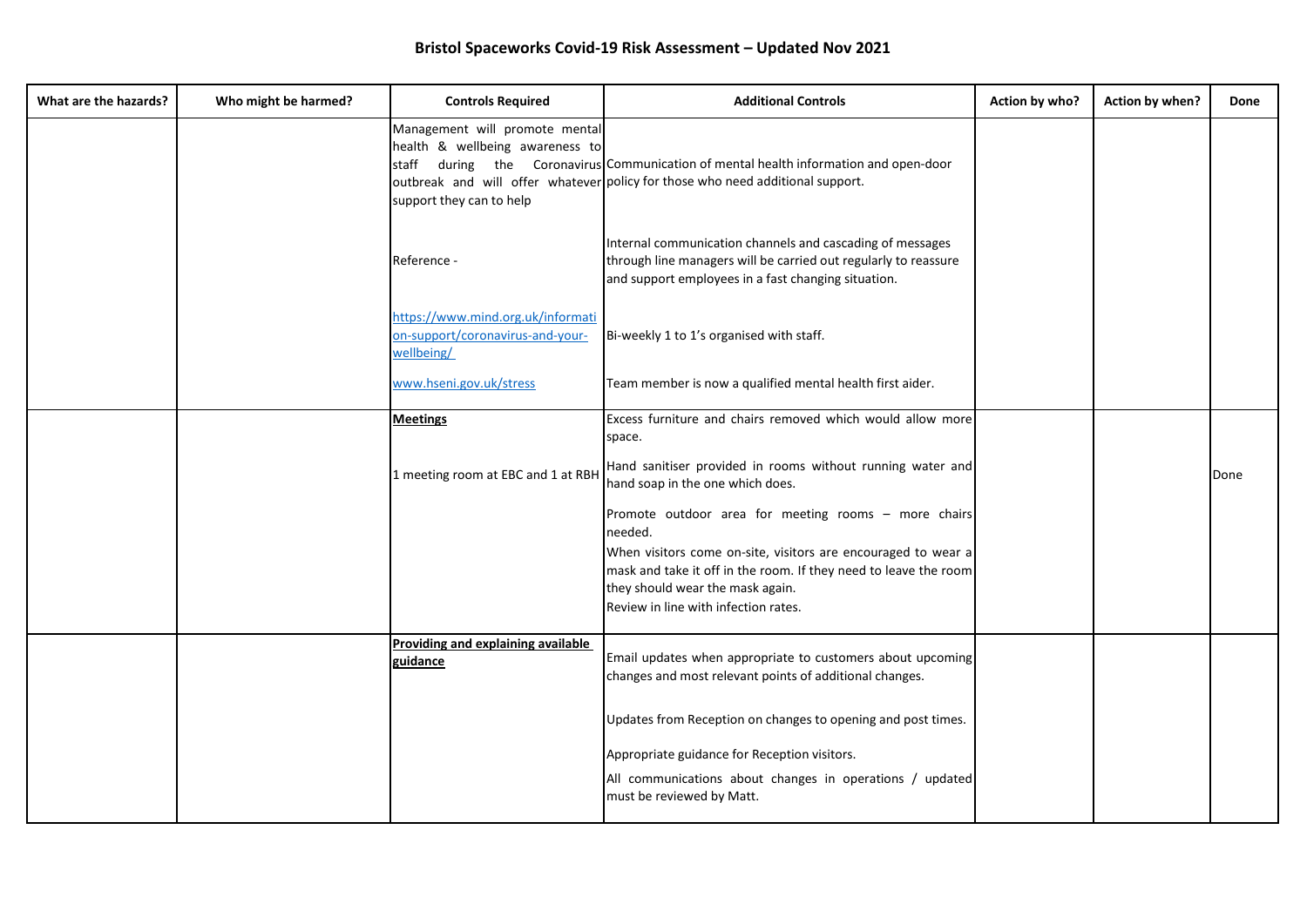| What are the hazards? | Who might be harmed? | <b>Controls Required</b>                                 | <b>Additional Controls</b>                                                                                                                                                                                                                                                                                                                                                                                                                                                                                                                                                                                                                                                                                                                                                                                                                                                                                                                                                                                                                                                                                                                                                                                 | Action by who? | Action by when? | Done |
|-----------------------|----------------------|----------------------------------------------------------|------------------------------------------------------------------------------------------------------------------------------------------------------------------------------------------------------------------------------------------------------------------------------------------------------------------------------------------------------------------------------------------------------------------------------------------------------------------------------------------------------------------------------------------------------------------------------------------------------------------------------------------------------------------------------------------------------------------------------------------------------------------------------------------------------------------------------------------------------------------------------------------------------------------------------------------------------------------------------------------------------------------------------------------------------------------------------------------------------------------------------------------------------------------------------------------------------------|----------------|-----------------|------|
|                       |                      | Homeworking, Hot-desking and<br><b>Equipment Sharing</b> | Govt guidance from 13/12 - Office workers who can work from home<br>should do so from Monday 13 December. Anyone who cannot work from<br>home should continue to go into work - for example, to access equipment<br>necessary for their role or where their role must be completed in person.<br>In-person working will be necessary in some cases to continue the<br>effective and accessible delivery of some public services and private<br>industries. If you need to continue to go into work, consider taking lateral<br>flow tests regularly to manage your own risk and the risk to others.<br>Employers should consider whether home working is appropriate for<br>workers facing mental or physical health difficulties, or those with a<br>particularly challenging home working environment.<br>For those who attend their workplace, the Government will continue to<br>provide up-to-date Working Safely guidance on how employers can<br>reduce the risks in their workplace. Businesses should consider this<br>guidance when preparing their health and safety risk assessments, and<br>put in place suitable mitigations.<br>Organise a staff rota for the remaining period of December. |                |                 |      |
|                       |                      |                                                          | Await further updates.<br>Homeworking policies to be reviewed to ensure that sufficient<br>support is provided to homeworkers<br>Managers should monitor the wellbeing of people who are<br>working from home and put in place measures to support their<br>mental and physical health and personal security<br>Enhanced IT support to be provided to homeworkers to ensure<br>the effectiveness of working arrangements and the security of<br>information and data, for example, remote access to work<br>systems<br>Arrangements should help homeworkers to stay connected to<br>the rest of the workforce as appropriate                                                                                                                                                                                                                                                                                                                                                                                                                                                                                                                                                                               |                |                 |      |